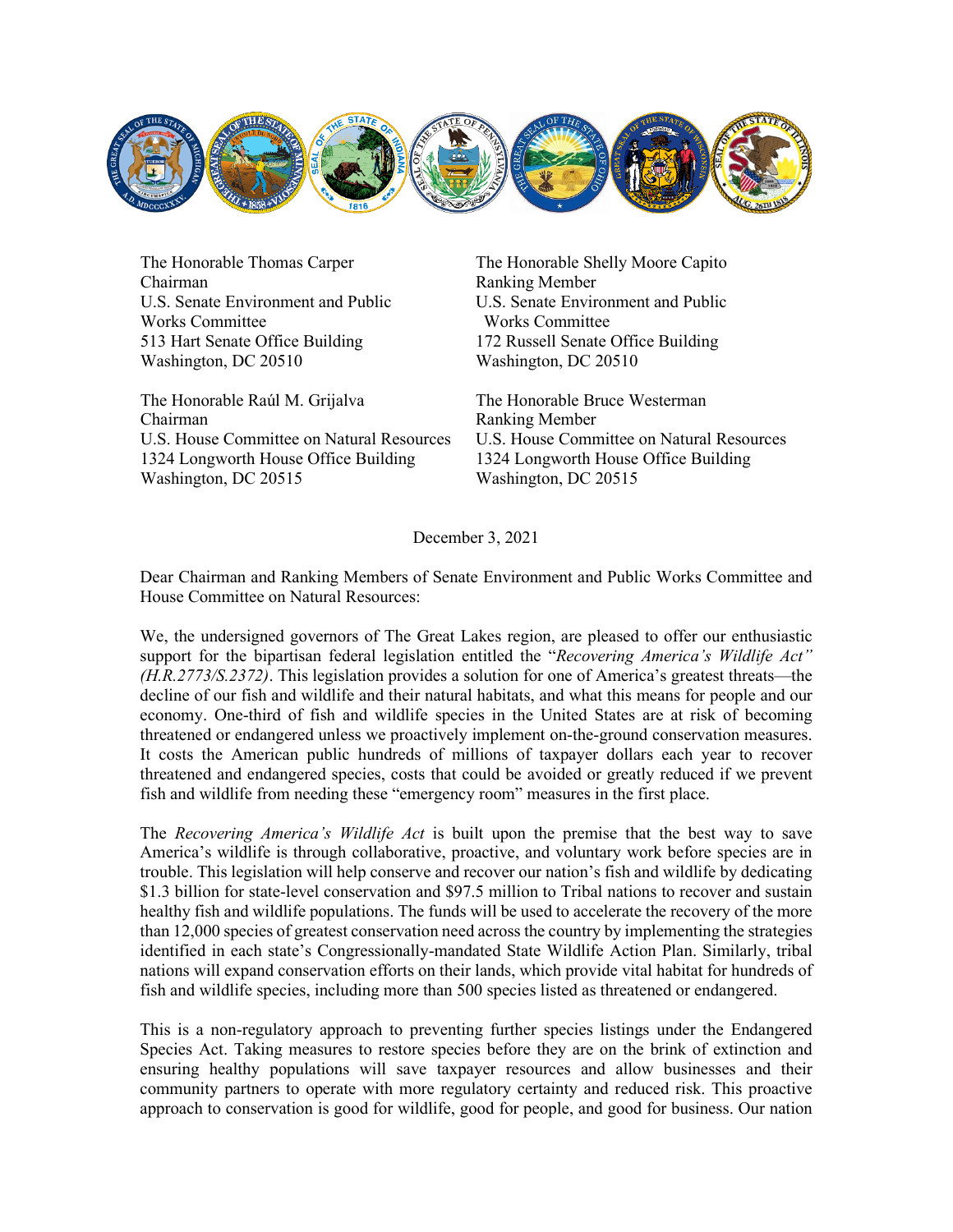has a remarkable history of coming together to bring species back from the brink of extinction by funding professional, science-driven fish and wildlife management. Over eighty years ago, prized game species like elk, wood ducks, wild turkeys, and trout were at the cusp of being lost forever. Instead, hunters and anglers came together to leverage user fees for game species conservation because they understood that preserving fish and wildlife takes coordinated, consistent investment in collaborative conservation.

Passage of the *Recovering America's Wildlife Act* will represent the largest investment in conservation funding in more than a generation. This groundbreaking legislation will help ensure that future generations can enjoy the same abundant fish, wildlife, and outdoor recreation opportunities that we have today. While this bill is a federal policy initiative, its impacts and implementation will happen at the state level. Because of this, we fully support the *Recovering America's Wildlife Act* and urge Congress to move quickly its passage.

Thank you for your consideration, and we look forward to working with you to implement this legislation.

Sincerely,

etaher ht

Governor Gretchen Whitmer State of Michigan

reams

Governor Eric Holcomb State of Indiana

mile Dewin

Governor Mike DeWine State of Ohio

Governor JB Pritzker State of Illinois

 $52. m\lambda$ 

Governor Tim Walz State of Minnesota

Tom Wolf

Governor Tom Wolf Commonwealth of Pennsylvania

Tony Son

Governor Tony Evers State of Wisconsin